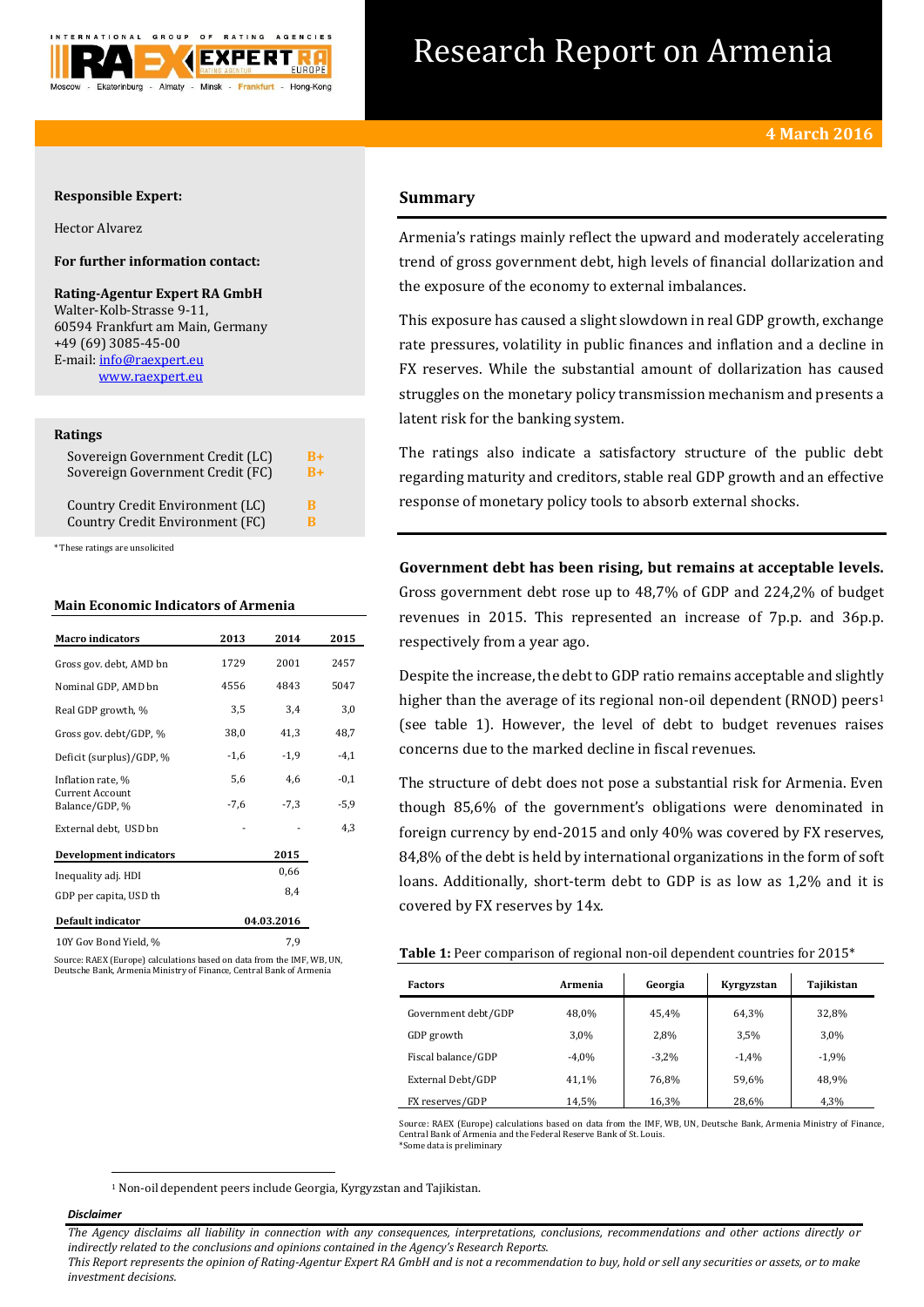





Source: RAEX (Europe) calculations based on data from the Armenia Ministry of Finance and Central Bank of Armenia





Source: RAEX (Europe) calculations based on data from the National Statistical Service of the Republic of Armenia and IMF





Source: RAEX (Europe) calculations based on data from the Central Bank of Armenia

**The financial system remains sound but has deteriorated.** The banking system of Armenia is stable. It has presented an average capital adequacy ratio of more than 14% over the last four years and, even though profitability has declined, the sector has remained profitable since 2013 (ROA for 2015 was 0,53%).

However, NPLs in the financial system have risen to worrisome levels in the last four years. In 2012 the percentage of NPLs to total loans was as low as 3,6% and at the end of 2015 it stood at 9,1%, where most of them were denominated in foreign currency. Moreover, assets and private credit have dropped due to lower consumption and government spending. Bank assets to GDP and private credit to GDP dropped by 2p.p. and 3p.p. respectively from 2014 to 2015 (see graph 1).

In order to increase buffers and efficiency, the Central Bank of Armenia (CBA) increased capital requirement in order to reach a goal of AMD 30 bn in 2017 (the requirement was AMD 5 bn before the increase). This measure will create important challenges for the banks as they will have to raise substantial amounts of capital in a moderately short period of time.

Furthermore, the stock and bond markets remain underdeveloped. Total market capitalization was as low as 2% of GDP at end-2015 and there are only ten companies listed. This limits financing streams for the private and public sectors in the country.

**External risk of contagion remains high**. The Armenian economy remains vulnerable to external imbalances due to its overall dependence on external factors and the tight link with Russia (see graph 2). Armenia has historically incurred in wide current account deficits (around 8% of GDP in 2014) and is dependent on imports (47% of GDP in 2015), external financing and current account transfers (e.g. remittances). External FXdenominated debt represented 41,7% of GDP and 86% of the total debt in 2015 while remittances were as high as 19,8% of GDP in 2014.

The aforementioned exposure took a toll on Armenia's growth in 2015. The economic crisis in Russia caused a steep decline of remittances in the first three quarters of 2015 (see graph 3). Furthermore, spillovers have also exerted pressure on the AMD causing the CBA to intervene the market along 2015. These interventions lowered the level of reserves, which could be harmful in a country with high financial dollarization2.

**Stable GDP growth with latent risks of external spillovers.** Official figures from the Armenia's National Statistical Service showed that the

<sup>2</sup> FX reserves are useful to mitigate declines in local consumption in the event of a sudden stop of external financing. However, in dollarized economies, a sudden stop of credit is usually followed by a sharp withdrawal of FX deposits.

## *Disclaimer*

 $\overline{a}$ 

*The Agency disclaims all liability in connection with any consequences, interpretations, conclusions, recommendations and other actions directly or indirectly related to the conclusions and opinions contained in the Agency's Research Reports. This Report represents the opinion of Rating-Agentur Expert RA GmbH and is not a recommendation to buy, hold or sell any securities or assets, or to make* 

*investment decisions.*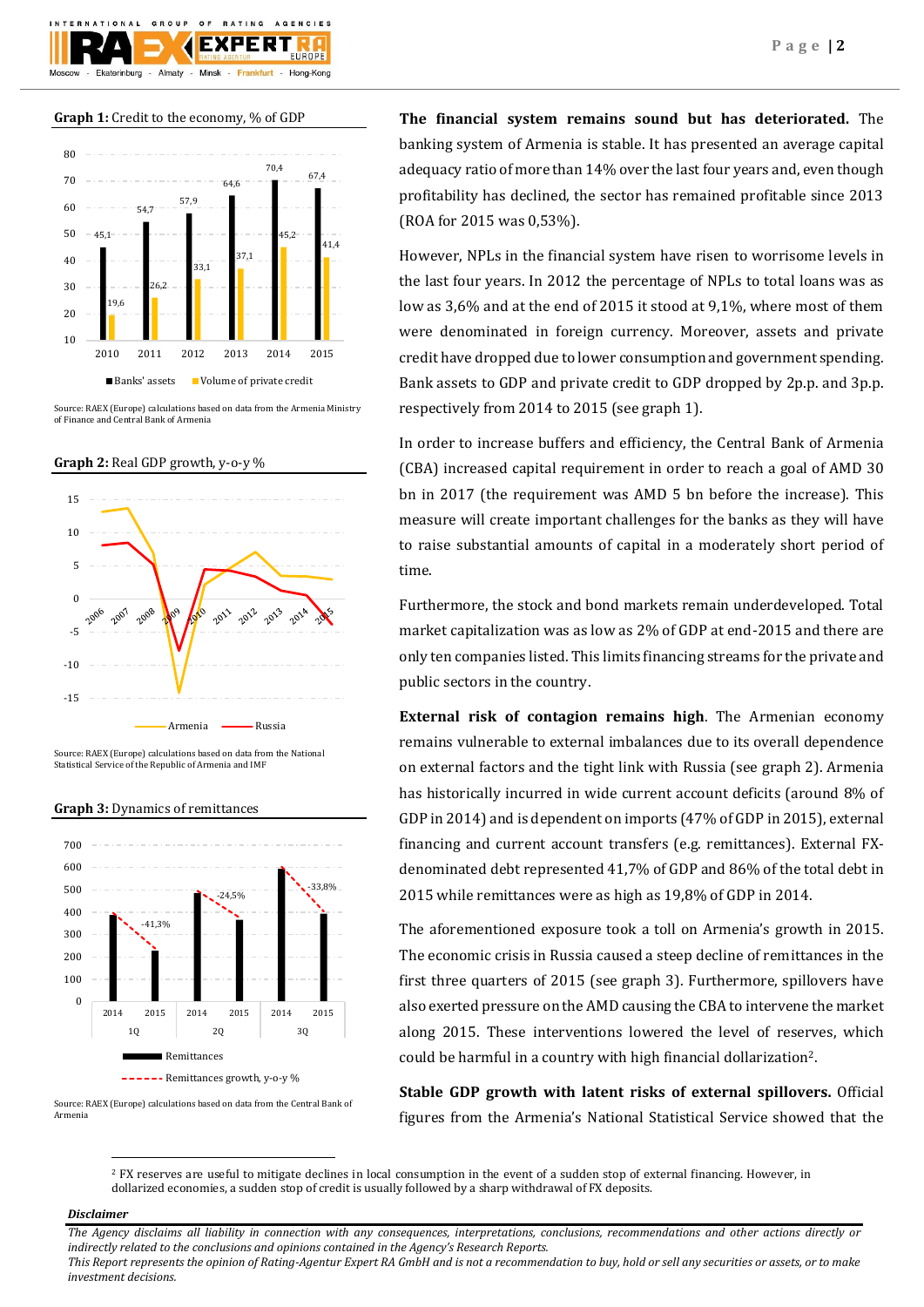

Armenian real economy grew by 3,0% in 2015. Despite being lower than the official 4,1% estimation, it was a stable figure taking into account the external imbalances in the region.

From a production perspective, the figures showed a substantial growth in agriculture and, at a lesser extent, real estate and electricity. However, wholesale and retail trade, manufacturing and construction had a considerable decline (see graphs 4 and 5). Additionally, the exchange rate depreciation contributed to constant exports growth along 2015 driving a reduction on the trade deficit and propelling GDP growth.

External shocks were partially mitigated in 2015. Nevertheless, as previously mentioned, the close relationship and high dependence of Armenia on the Russian economy remain a potential risk for further volatility in real GDP growth.

## **Graphs 4 and 5:** Structure of GDP by production and y-o-y growth in 2015 per sector



Source: RAEX (Europe) calculations based on data from the National Statistical Service of the Republic of Armenia

**Monetary policy adjustments have worked well against external shocks.** Towards the end of 2014, FX pressures started to emerge in the economy. The CBA successfully used its standing facilities as well as FX reserves to mitigate those pressures while at the same time maintaining its monetary policy goals. After the interventions, market rates (especially the Lombard repo rate) have stabilized, reserves were replenished and the exchange rate has been fairly stable (see graphs 6, 7 and 8).

Looking forward, the Central Bank is planning to continue a loose monetary policy while at the same time paying attention to potential external spill-overs.

*Disclaimer* 

*This Report represents the opinion of Rating-Agentur Expert RA GmbH and is not a recommendation to buy, hold or sell any securities or assets, or to make investment decisions.*

*The Agency disclaims all liability in connection with any consequences, interpretations, conclusions, recommendations and other actions directly or indirectly related to the conclusions and opinions contained in the Agency's Research Reports.*